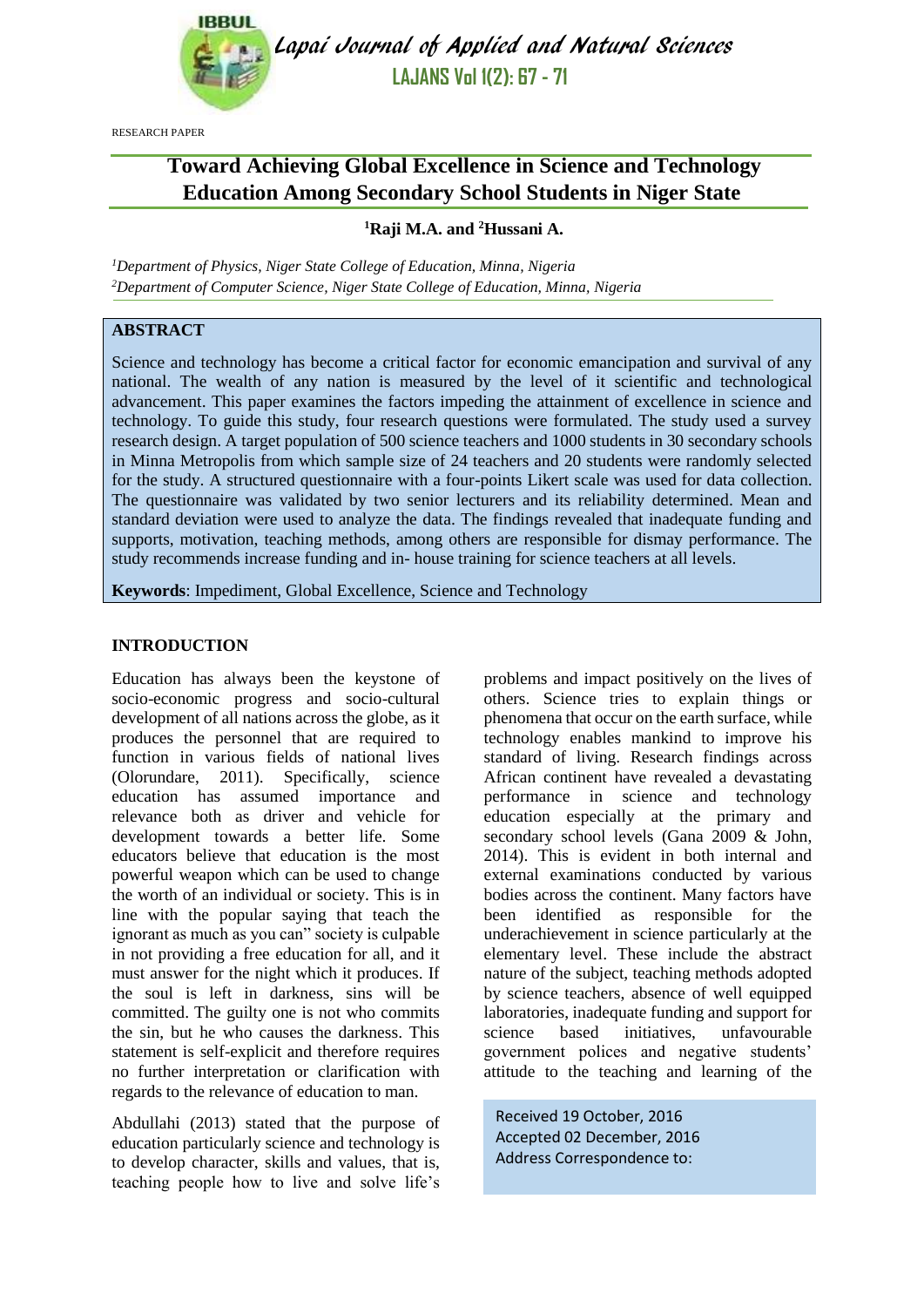science among others (Lawal 2009; Aiken, 2009 & Segun 2012).

These factors constitute impediments to global excellence in science and technology and have hindered economic growth in all ramifications. Science and technology education in Nigeria has not yet been channeled successfully to the needs and interests of Nigerians as contained in the national policy document. The rating by United State non-governmental organization, US– eduwatch in 2012, revealed that strategic improvement/advancement in sciences among Nigerians is below average when compared to initiatives and innovations in countries like Russia, Japan, Iran, China, India, South Korea, Canada among others. The performance evaluation of students in sciences at secondary school level revealed that in spite of the education policy framework/guidelines not much has been achieved. It is therefore our collective responsibility to further interrogate why we have not measured up to global competitive standard in spite of our huge financial commitment and lofty policy on science and technology.

Science teaching and learning for global excellence and innovation have continued to be a dream yet to be actualized owing to numerous factors. Stakeholders are complaining bitterly about the poor quality of Nigerian education system, particularly science and technology education despite the huge investment in it. This is not only an indictment of the management bodies or the custodians of Nigerian education but also the government, the school system, parents, and the society at large. The need to strengthen research and teaching of science at all levels remains a collective effort of all stakeholders. This study sought to examine factors that limit excellent performance in science and technology among secondary schools students in Niger State.

This study was therefore aimed at investigating the impediments towards achieving global excellence in science and technology among secondary school students.

# **METHODOLOGY**

# **Research Design**

The research design for the study was a survey design aimed at sensitizing science teachers and students on factors influencing effective teaching of science and technology at secondary school level. The questionnaire was given to some experts in science education for validation. The reliability of the instrument was determined using split half spearman Browns prophecy formula. A reliability coefficient of 0.75 is obtained. This means that the items of the questionnaire are consistent and reflect the objective of the study.

# **Population**

The target population for this study was all the secondary school students in Minna metropolis. There are about (146) senior secondary schools in Niger State with estimated population of 256,732 students.

#### **Sample and Sampling technique**

Simple purposive sampling method was used to select twenty four (24) teachers and 120 science students from 6 secondary schools within Minna Metropolis. The qualification of science teachers were NCE, B.Ed and B.sc(ed).

#### **Instrumentation**

The instrument used for the study was a questionnaire designed by the researchers to collate information from students and teachers on their ratings of the factors impeding excellent performance in science and technology education. The questionnaire consisted of two parts A & B: Part A was on Bio data of subjects while Part B was on selected factors for achieving global excellence and had twenty five items on the knowledge of subject matter teaching, qualification, student academic appraisal in science and technology, and impediments to Global excellent practice in science and technology. The questionnaire was designed using Likert four point scale with options below average, average, above average and excellent.

| Strongly Agree (SA)      | $=$ | 4 |
|--------------------------|-----|---|
| Agree $(A)$              | Ξ   | 3 |
| Disagree $(D)$           | $=$ | 2 |
| <b>Strongly Disagree</b> | $=$ |   |

# **RESULTS AND DISCUSSION**

The responses of the respondents were collated and analyze using mean and standard deviation and were used to answer the research questions.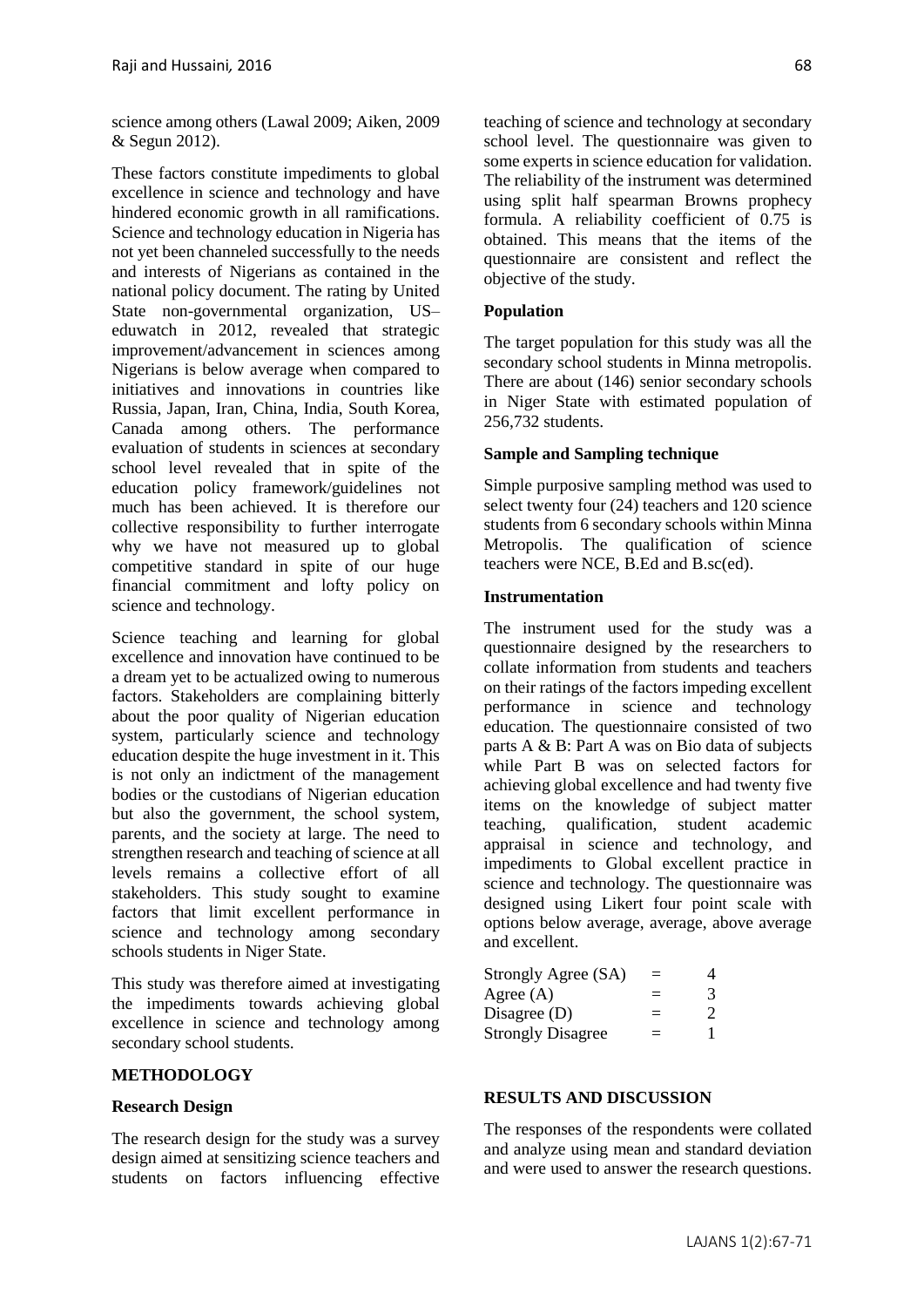R/Q 1: To what extent does teachers' qualification/working experience affects global excellence in science and technology?

|  | Table 1: Rating of qualifications affecting science and technology excellence. |
|--|--------------------------------------------------------------------------------|
|  |                                                                                |

| S/N | <b>Items</b>                                                   | Mean | <b>SD</b> |
|-----|----------------------------------------------------------------|------|-----------|
| 1.  | Knowledge of subject matter by science teachers                | 3.40 | 0.67      |
| 2.  | Teaching methods                                               | 2.49 | 1.22      |
| 3.  | Use of varied illustrative materials and instructional aids by | 3.07 | 0.78      |
|     | teachers                                                       |      |           |
| 4.  | High qualification and professionalization of science and      | 2.69 | 1.83      |
|     | technology teachers                                            |      |           |
| 5.  | Character honesty and integrity of science teachers            | 2.47 | 1.00      |
| 6.  | Salary and condition of services of science teacher            | 3.21 | 0.57      |
| 7.  | Teacher's qualification and long service experience            | 3.91 | 1.05      |
| 8.  | Training and support service for practical activities          | 3.76 | 0.60      |
|     |                                                                |      |           |

Table 1 above indicate the mean and standard deviation values on factors affecting science and technology teaching as related to teachers' competency, qualification and experience. The high mean values of items 1,6,7 and 8 indicates good knowledge of subject matter, enhanced salary and long teaching experience with greater support for the development of practical skills will promote global excellence in science education. On the other hand, low self esteem, poor motivation and confidence will lead to dismay performance thereby discouraging students' engagement.

R/Q 2: Does the use of instructional teaching materials promote science and technology education in Niger State?

| S/N | Items                                               | Mean $(x)$ | <b>SD</b> |
|-----|-----------------------------------------------------|------------|-----------|
| 9.  | Use of projector and optical lenses                 | 2.25       | 0.45      |
| 10. | Adequate supply of chemicals reagents and           | 3.32       | 0.93      |
|     | demonstration kits                                  |            |           |
| 11. | Application of micro computers and tablets          | 2.50       | 1.21      |
| 12. | Charts, realia, pictures and other visual aids      | 3.75       | 1.76      |
| 13. | assisted<br>instruction<br>computer<br>- of<br>Use. | 2.66       | 0.79      |
|     | supplement with lecture method                      |            |           |
| 14. | Textbooks and other graphic materials               | 3.04       | 1.12      |
| 15. | Still motion pictures                               | 3.42       | 0.88      |

Table 2: Analysis of science instructional teaching materials used in Niger State

Table 2 above revealed the mean values and standard deviation for items 9 to 15, on the use of instructional materials that promote effective learning of science and technology in secondary schools. Items 9, 12 and 15 with their respective mean and standard deviations as (2.25, 0.45), (3.75, 1.76) and (3.42, 0.88) respectively. These figures indicates that the use of teaching aids is essential in enhancing students comprehension of scientific concepts. The finding of this study is in agreement with that of Jagaba (2009). The effect of science kits on the learning outcomes of junior secondary school students in Kano State.

R/Q 3. Are there variations in science and technology students' performance arising from gender difference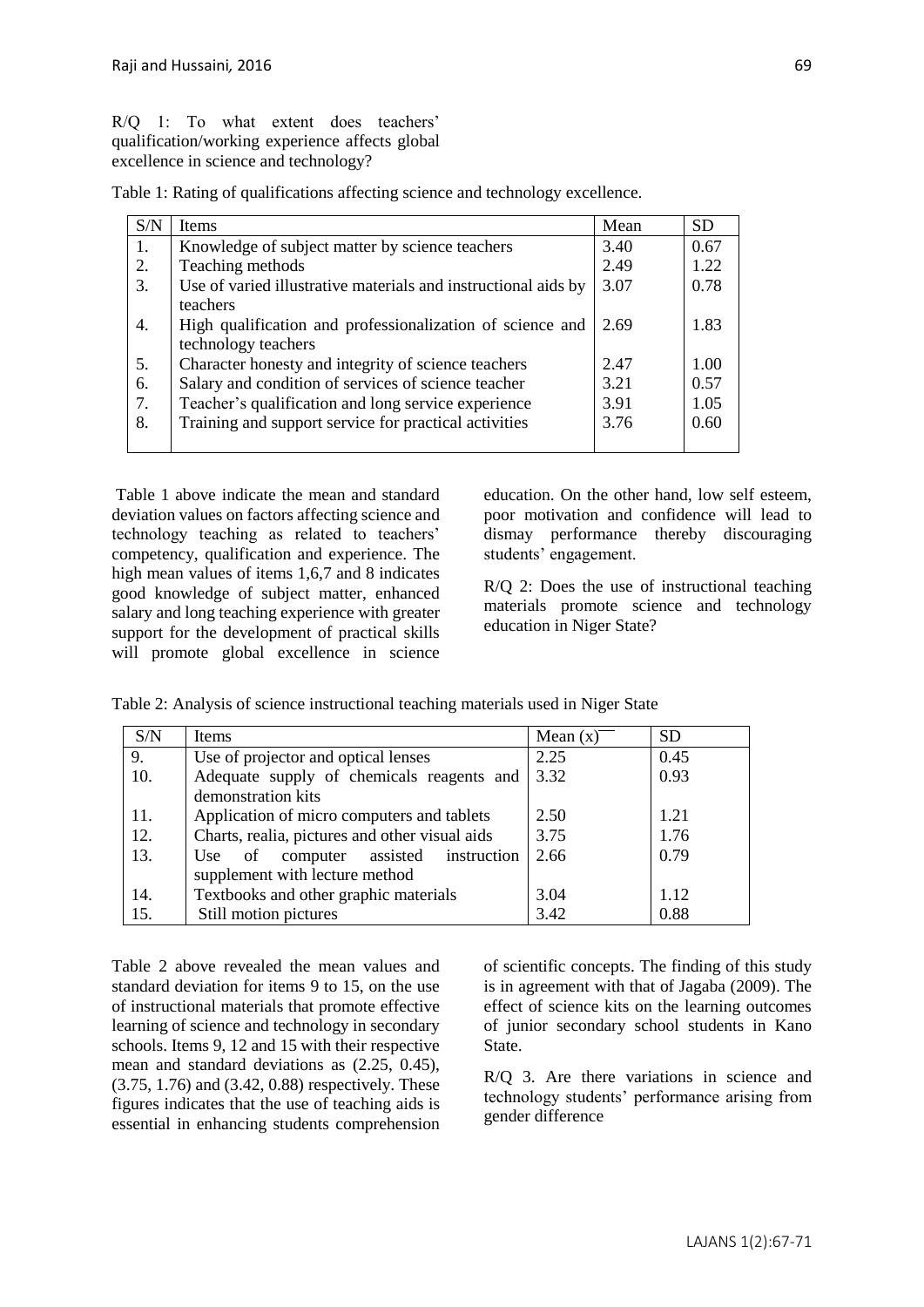| S/N | <b>Items</b>                                                | Mean $(x)$ <sup>-</sup> | <b>Standard Deviation</b> |
|-----|-------------------------------------------------------------|-------------------------|---------------------------|
| 16. | than<br>solving<br>Female<br>learn<br>gender<br>males<br>in | 2.33                    | 0.73                      |
|     | mathematical equation                                       |                         |                           |
| 17. | Mastering of content and display of competencies in         | 3.40                    | 1.23                      |
|     | equipment installation and managed favoured male            |                         |                           |
|     | than female                                                 |                         |                           |
| 18. | Females are better off in modeling and manipulative         | 2.16                    | 0.89                      |
|     | activities                                                  |                         |                           |
| 19. | The male gender has more physical power for welding,        | 2.46                    | 0.67                      |
| 20. | metal week, wood work than females                          |                         |                           |
|     | Females are more include to art and decorative work         | 322                     | 1.57                      |
|     | than their male counterpart                                 |                         |                           |

Table 3: Effect of gender difference in science and technology

Table 3 above indicate that the male gender outperformed in equipment installation/operation than their females counterpart as indicated in the mean value of 3.40 and 1.23 for standard deviation. On the other hand, female outperform than their males in knitting, sewing and other decorative activities as indicated in the mean and standard deviation of 3.22 and 1.57 respectively. On a whole there is no significant difference in the science and technology achievement of both male and female students in Niger state. This finding indicates that irrespective of gender, global excellence in science education can be achieved with teacher's resourcefulness, leadership and commitment to duties.

R/Q 4: What factors constitute constraint to global excellence in science and technology education?

Table 4: impediments to global excellence in science and technology

| S/N | Items                                                    | Mean  | <b>Standard Deviation</b> |
|-----|----------------------------------------------------------|-------|---------------------------|
| 21. | Inadequate exposure to global trends in research         | 2.99  | 1.48                      |
| 22. | Erratic power supply and distribution system             | 3.06  | 0.89                      |
| 23. | Government lip-service attitude towards the              | 2.911 | 2.15                      |
|     | promotion of science and technology                      |       |                           |
| 24. | Absence of well – equipped laboratories and $\vert$ 3.22 |       | 0.67                      |
| 23. | workshops                                                | 3.19  | 1.34                      |
|     | Shortage of qualified science teachers and use of        |       |                           |
|     | obsolete teaching methods                                |       |                           |

Table 4 above revealed the mean and standard deviation values of items 21 – 25 on impediments to global excellence in science and technology education in Niger state. The finding revealed a consensus on the factors such as inadequate training, absence of teaching facilities, poor motivation, inadequate funding and support among others as seen in their mean values as impediments to good performance.

# **Conclusion**

The fact that good personal qualities of science teachers were rated high by both the students and teachers is a pointer to the need for closer attention to be paid to the emotional qualities so that better achievement might be seen in students. Government intervention in all respect was rated low and accounted for the dismay performance in science and technology. Global excellence in science and technology can only be attained with concerted efforts and supports from all stakeholders in education.

# **Recommendations**

Based on the finding of this study, it is hereby recommended that:

i. The federal and state government should continue to improve the condition of services of science teachers and supply appropriate teaching/learning facilities for classroom instruction.